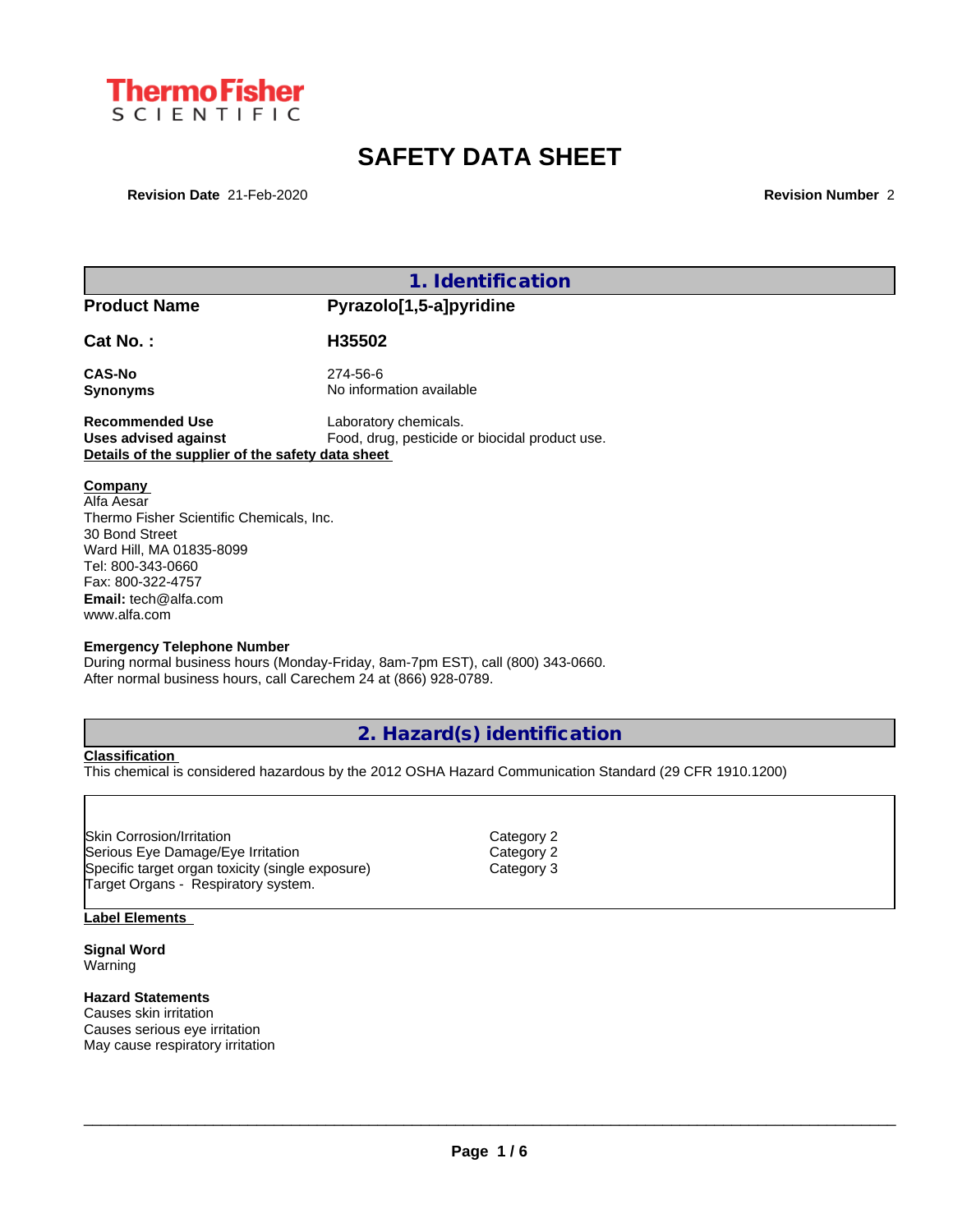

#### **Precautionary Statements Prevention**

Wash face, hands and any exposed skin thoroughly after handling

Wear protective gloves/protective clothing/eye protection/face protection

Avoid breathing dust/fume/gas/mist/vapors/spray

Use only outdoors or in a well-ventilated area

#### **Inhalation**

IF INHALED: Remove victim to fresh air and keep at rest in a position comfortable for breathing Call a POISON CENTER or doctor/physician if you feel unwell

#### **Skin**

IF ON SKIN: Wash with plenty of soap and water

If skin irritation occurs: Get medical advice/attention

Take off contaminated clothing and wash before reuse

#### **Eyes**

IF IN EYES: Rinse cautiously with water for several minutes. Remove contact lenses, if present and easy to do. Continue rinsing If eye irritation persists: Get medical advice/attention

#### **Storage**

Store in a well-ventilated place. Keep container tightly closed

Store locked up

#### **Disposal**

Dispose of contents/container to an approved waste disposal plant

**Hazards not otherwise classified (HNOC)**

None identified

## **3. Composition/Information on Ingredients**

| <b>Component</b>                       |                                                                                                                      | <b>CAS-No</b>                                                                                                      | Weight % |  |  |  |  |  |
|----------------------------------------|----------------------------------------------------------------------------------------------------------------------|--------------------------------------------------------------------------------------------------------------------|----------|--|--|--|--|--|
| Pyrazolo[1,5-a]pyridine                |                                                                                                                      | 274-56-6                                                                                                           | $=100$   |  |  |  |  |  |
|                                        |                                                                                                                      |                                                                                                                    |          |  |  |  |  |  |
|                                        |                                                                                                                      | 4. First-aid measures                                                                                              |          |  |  |  |  |  |
| <b>General Advice</b>                  |                                                                                                                      | If symptoms persist, call a physician.                                                                             |          |  |  |  |  |  |
| <b>Eye Contact</b>                     |                                                                                                                      | Rinse immediately with plenty of water, also under the eyelids, for at least 15 minutes. Get<br>medical attention. |          |  |  |  |  |  |
| <b>Skin Contact</b>                    | Wash off immediately with plenty of water for at least 15 minutes. If skin irritation persists,<br>call a physician. |                                                                                                                    |          |  |  |  |  |  |
| <b>Inhalation</b>                      | Remove to fresh air. If not breathing, give artificial respiration. Get medical attention if<br>symptoms occur.      |                                                                                                                    |          |  |  |  |  |  |
| Ingestion                              | Clean mouth with water and drink afterwards plenty of water.                                                         |                                                                                                                    |          |  |  |  |  |  |
| Most important symptoms and<br>effects | None reasonably foreseeable.                                                                                         |                                                                                                                    |          |  |  |  |  |  |
| <b>Notes to Physician</b>              | Treat symptomatically                                                                                                |                                                                                                                    |          |  |  |  |  |  |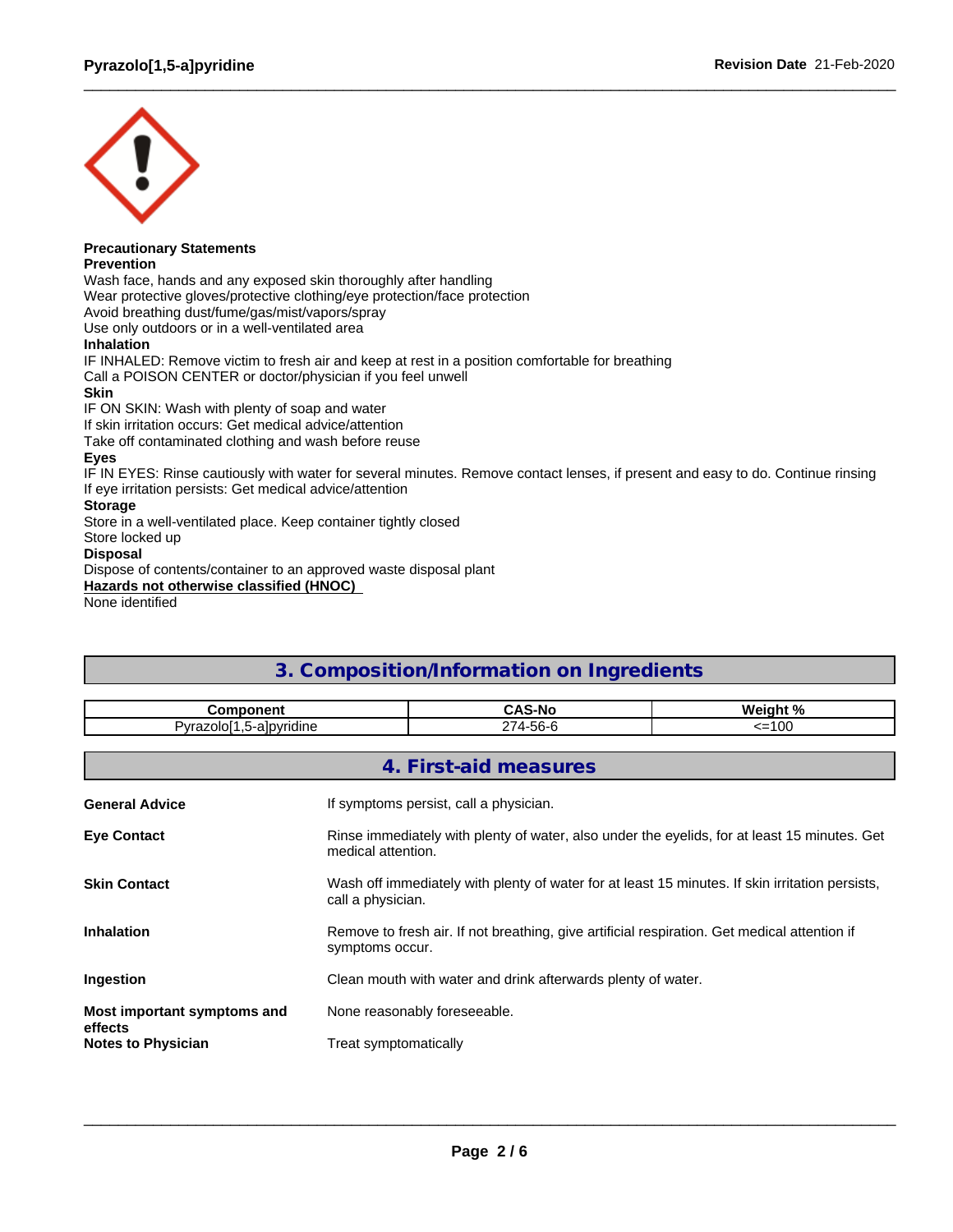## **5. Fire-fighting measures**

| Unsuitable Extinguishing Media                            | No information available |
|-----------------------------------------------------------|--------------------------|
| <b>Flash Point</b>                                        | No information available |
| Method -                                                  | No information available |
| <b>Autoignition Temperature</b>                           | No information available |
| <b>Explosion Limits</b>                                   |                          |
| <b>Upper</b>                                              | No data available        |
| Lower                                                     | No data available        |
| Sensitivity to Mechanical Impact No information available |                          |
| <b>Sensitivity to Static Discharge</b>                    | No information available |

#### **Specific Hazards Arising from the Chemical**

Keep product and empty container away from heat and sources of ignition.

#### **Hazardous Combustion Products**

Carbon monoxide (CO). Carbon dioxide (CO2). Nitrogen oxides (NOx).

#### **Protective Equipment and Precautions for Firefighters**

As in any fire, wear self-contained breathing apparatus pressure-demand, MSHA/NIOSH (approved or equivalent) and full protective gear.

| <b>NFPA</b><br><b>Health</b>                                    | <b>Flammability</b>            | <b>Instability</b>                                                                                                                                                   | <b>Physical hazards</b> |
|-----------------------------------------------------------------|--------------------------------|----------------------------------------------------------------------------------------------------------------------------------------------------------------------|-------------------------|
|                                                                 | 6. Accidental release measures |                                                                                                                                                                      |                         |
| <b>Personal Precautions</b><br><b>Environmental Precautions</b> | Information.                   | Ensure adequate ventilation. Use personal protective equipment as required.<br>Should not be released into the environment. See Section 12 for additional Ecological |                         |

**Methods for Containment and Clean** Soak up with inert absorbent material. Keep in suitable, closed containers for disposal. **Up**

|                                      | 7. Handling and storage                                                                                                                                                           |  |  |  |  |  |  |
|--------------------------------------|-----------------------------------------------------------------------------------------------------------------------------------------------------------------------------------|--|--|--|--|--|--|
| <b>Handling</b>                      | Wear personal protective equipment/face protection. Ensure adequate ventilation. Do not<br>get in eyes, on skin, or on clothing. Avoid ingestion and inhalation.                  |  |  |  |  |  |  |
| <b>Storage</b>                       | Keep containers tightly closed in a dry, cool and well-ventilated place.                                                                                                          |  |  |  |  |  |  |
|                                      | 8. Exposure controls / personal protection                                                                                                                                        |  |  |  |  |  |  |
| <b>Exposure Guidelines</b>           | This product does not contain any hazardous materials with occupational exposure<br>limitsestablished by the region specific regulatory bodies.                                   |  |  |  |  |  |  |
| <b>Engineering Measures</b>          | Ensure that eyewash stations and safety showers are close to the workstation location.                                                                                            |  |  |  |  |  |  |
| <b>Personal Protective Equipment</b> |                                                                                                                                                                                   |  |  |  |  |  |  |
| <b>Eye/face Protection</b>           | Wear appropriate protective eyeglasses or chemical safety goggles as described by<br>OSHA's eye and face protection regulations in 29 CFR 1910.133 or European Standard<br>EN166. |  |  |  |  |  |  |
| Skin and body protection             | Wear appropriate protective gloves and clothing to prevent skin exposure.                                                                                                         |  |  |  |  |  |  |
|                                      |                                                                                                                                                                                   |  |  |  |  |  |  |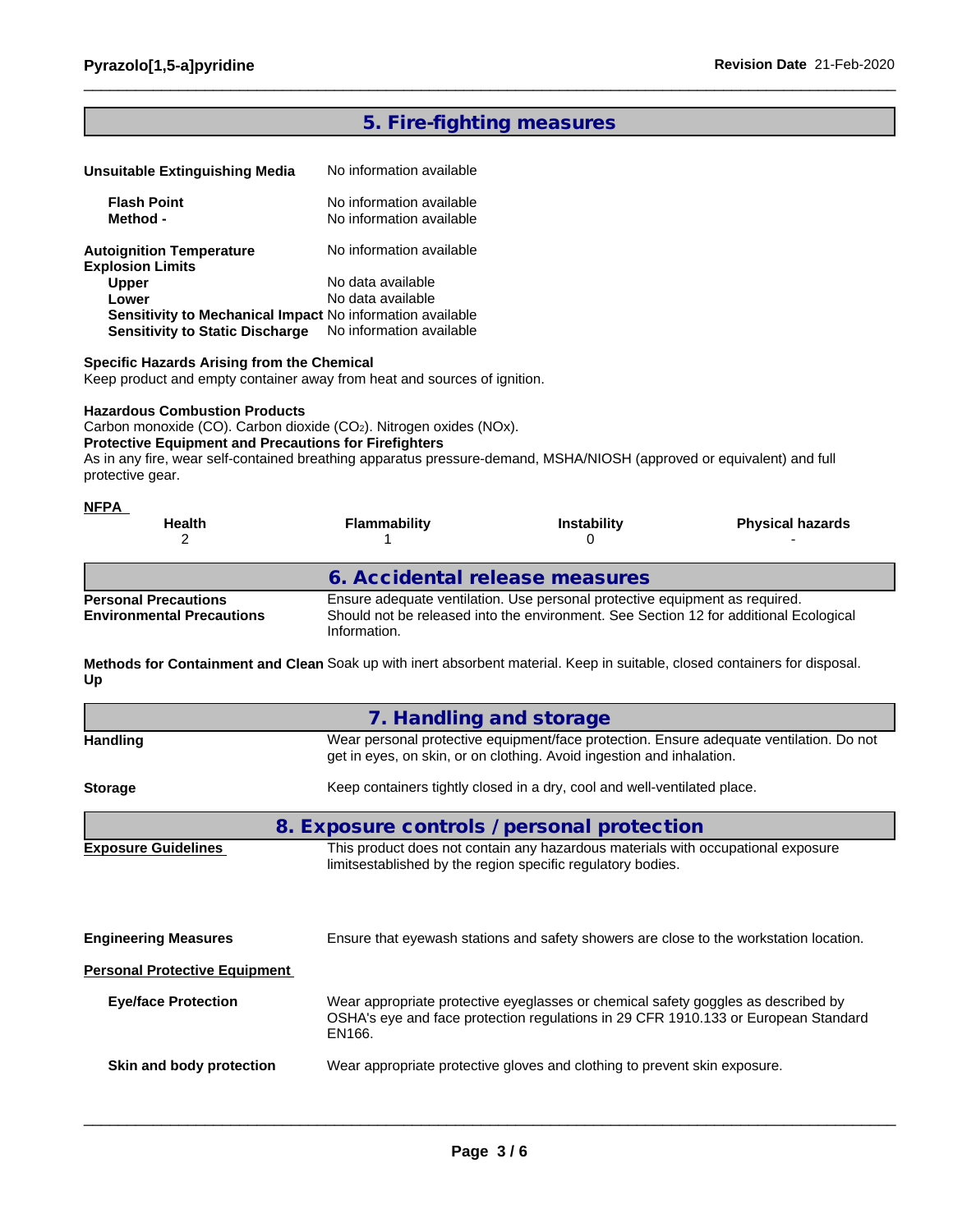| <b>Respiratory Protection</b>           | Follow the OSHA respirator regulations found in 29 CFR 1910.134 or European Standard<br>EN 149. Use a NIOSH/MSHA or European Standard EN 149 approved respirator if |  |  |  |  |  |  |
|-----------------------------------------|---------------------------------------------------------------------------------------------------------------------------------------------------------------------|--|--|--|--|--|--|
|                                         | exposure limits are exceeded or if irritation or other symptoms are experienced.                                                                                    |  |  |  |  |  |  |
| <b>Hygiene Measures</b>                 | Handle in accordance with good industrial hygiene and safety practice.                                                                                              |  |  |  |  |  |  |
|                                         | 9. Physical and chemical properties                                                                                                                                 |  |  |  |  |  |  |
| <b>Physical State</b>                   | Liquid                                                                                                                                                              |  |  |  |  |  |  |
| Appearance                              | Colorless                                                                                                                                                           |  |  |  |  |  |  |
| Odor                                    | No information available                                                                                                                                            |  |  |  |  |  |  |
| <b>Odor Threshold</b>                   | No information available                                                                                                                                            |  |  |  |  |  |  |
| рH                                      | No information available                                                                                                                                            |  |  |  |  |  |  |
| <b>Melting Point/Range</b>              | No data available                                                                                                                                                   |  |  |  |  |  |  |
| <b>Boiling Point/Range</b>              | 37 - 39 °C / 98.6 - 102.2 °F @ 0.2mmHg                                                                                                                              |  |  |  |  |  |  |
| <b>Flash Point</b>                      | No information available                                                                                                                                            |  |  |  |  |  |  |
| <b>Evaporation Rate</b>                 | No information available                                                                                                                                            |  |  |  |  |  |  |
| <b>Flammability (solid,gas)</b>         | Not applicable                                                                                                                                                      |  |  |  |  |  |  |
| <b>Flammability or explosive limits</b> |                                                                                                                                                                     |  |  |  |  |  |  |
| <b>Upper</b>                            | No data available                                                                                                                                                   |  |  |  |  |  |  |
| Lower                                   | No data available                                                                                                                                                   |  |  |  |  |  |  |
| <b>Vapor Pressure</b>                   | No information available                                                                                                                                            |  |  |  |  |  |  |
| <b>Vapor Density</b>                    | No information available                                                                                                                                            |  |  |  |  |  |  |
| <b>Specific Gravity</b>                 | No information available                                                                                                                                            |  |  |  |  |  |  |
| <b>Solubility</b>                       | No information available                                                                                                                                            |  |  |  |  |  |  |
| Partition coefficient; n-octanol/water  | No data available                                                                                                                                                   |  |  |  |  |  |  |
| <b>Autoignition Temperature</b>         | No information available                                                                                                                                            |  |  |  |  |  |  |
| <b>Decomposition Temperature</b>        | No information available                                                                                                                                            |  |  |  |  |  |  |
| <b>Viscosity</b>                        | No information available                                                                                                                                            |  |  |  |  |  |  |
| <b>Molecular Formula</b>                | C7 H <sub>6</sub> N <sub>2</sub>                                                                                                                                    |  |  |  |  |  |  |
| <b>Molecular Weight</b>                 | 118.14                                                                                                                                                              |  |  |  |  |  |  |
|                                         | 10. Stability and reactivity                                                                                                                                        |  |  |  |  |  |  |
| <b>Reactive Hazard</b>                  | None known, based on information available                                                                                                                          |  |  |  |  |  |  |
| <b>Stability</b>                        | Stable under normal conditions.                                                                                                                                     |  |  |  |  |  |  |

| <b>Conditions to Avoid</b> | Incompatible products. |
|----------------------------|------------------------|
|                            |                        |

**Incompatible Materials Strong oxidizing agents** 

**Hazardous Decomposition Products** Carbon monoxide (CO), Carbon dioxide (CO2), Nitrogen oxides (NOx)

**Hazardous Polymerization** Hazardous polymerization does not occur.

Hazardous Reactions **None under normal processing**.

## **11. Toxicological information**

## **Acute Toxicity**

| <b>Product Information</b><br><b>Component Information</b><br><b>Toxicologically Synergistic</b><br><b>Products</b> | No information available<br>Delayed and immediate effects as well as chronic effects from short and long-term exposure |
|---------------------------------------------------------------------------------------------------------------------|------------------------------------------------------------------------------------------------------------------------|
| <b>Irritation</b>                                                                                                   | No information available                                                                                               |
| <b>Sensitization</b>                                                                                                | No information available                                                                                               |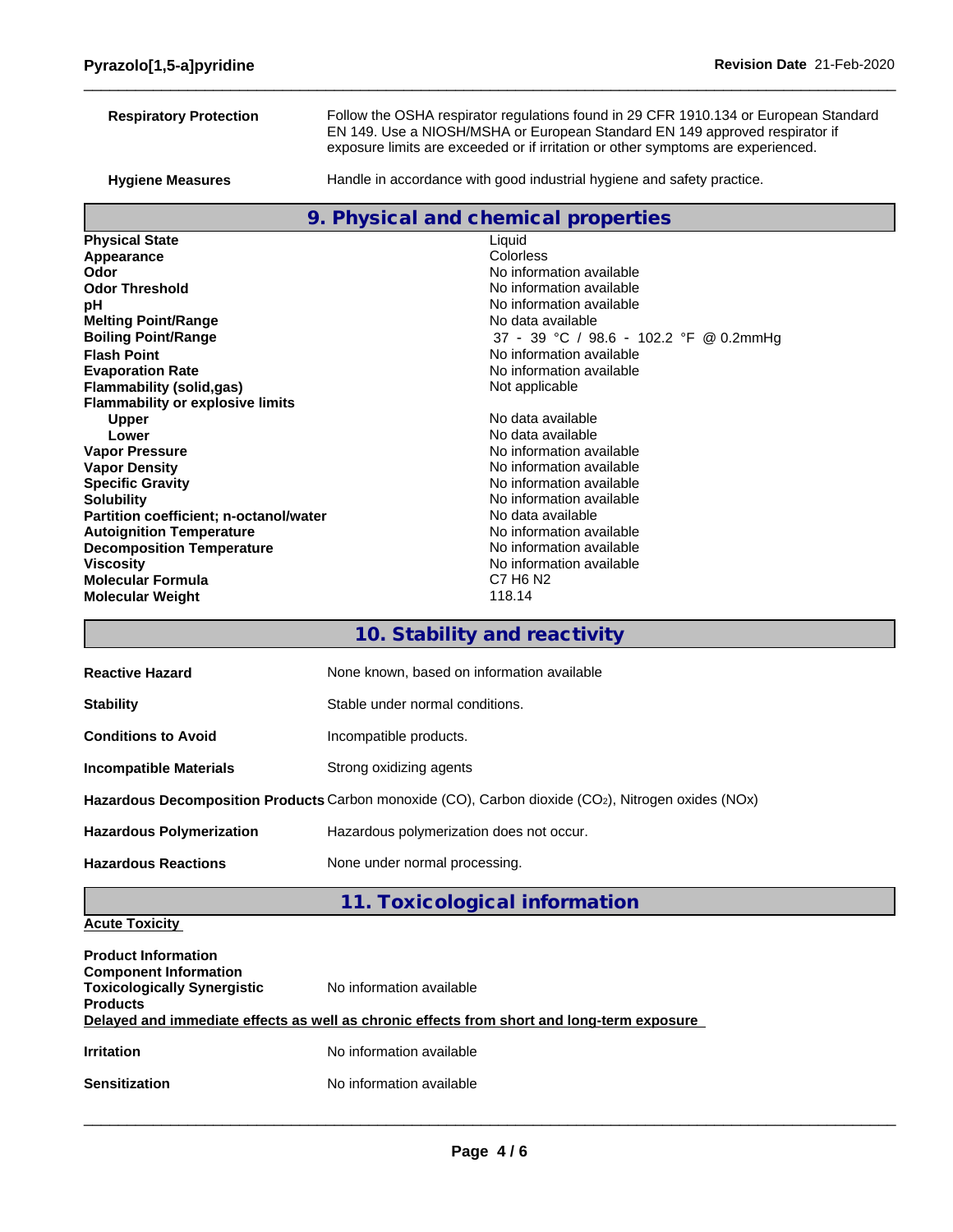Carcinogenicity The table below indicates whether each agency has listed any ingredient as a carcinogen.

| Component                                                              | <b>CAS-No</b> | <b>IARC</b>                      | <b>NTP</b>                                                     | <b>ACGIH</b> | <b>OSHA</b>                                                                                                                                                                                                                                                           | <b>Mexico</b> |  |  |  |  |  |
|------------------------------------------------------------------------|---------------|----------------------------------|----------------------------------------------------------------|--------------|-----------------------------------------------------------------------------------------------------------------------------------------------------------------------------------------------------------------------------------------------------------------------|---------------|--|--|--|--|--|
| Pyrazolo[1,5-a]pyridine                                                | 274-56-6      | Not listed                       | Not listed                                                     | Not listed   | Not listed                                                                                                                                                                                                                                                            | Not listed    |  |  |  |  |  |
| <b>Mutagenic Effects</b>                                               |               | No information available         |                                                                |              |                                                                                                                                                                                                                                                                       |               |  |  |  |  |  |
| <b>Reproductive Effects</b>                                            |               | No information available.        |                                                                |              |                                                                                                                                                                                                                                                                       |               |  |  |  |  |  |
| <b>Developmental Effects</b>                                           |               | No information available.        |                                                                |              |                                                                                                                                                                                                                                                                       |               |  |  |  |  |  |
| <b>Teratogenicity</b>                                                  |               | No information available.        |                                                                |              |                                                                                                                                                                                                                                                                       |               |  |  |  |  |  |
| <b>STOT - single exposure</b><br><b>STOT - repeated exposure</b>       |               | Respiratory system<br>None known |                                                                |              |                                                                                                                                                                                                                                                                       |               |  |  |  |  |  |
| <b>Aspiration hazard</b>                                               |               | No information available         |                                                                |              |                                                                                                                                                                                                                                                                       |               |  |  |  |  |  |
| Symptoms / effects, both acute and No information available<br>delayed |               |                                  |                                                                |              |                                                                                                                                                                                                                                                                       |               |  |  |  |  |  |
| <b>Endocrine Disruptor Information</b>                                 |               |                                  | No information available                                       |              |                                                                                                                                                                                                                                                                       |               |  |  |  |  |  |
| <b>Other Adverse Effects</b>                                           |               |                                  | The toxicological properties have not been fully investigated. |              |                                                                                                                                                                                                                                                                       |               |  |  |  |  |  |
|                                                                        |               |                                  | 12. Ecological information                                     |              |                                                                                                                                                                                                                                                                       |               |  |  |  |  |  |
| <b>Ecotoxicity</b><br>Do not empty into drains.                        |               |                                  |                                                                |              |                                                                                                                                                                                                                                                                       |               |  |  |  |  |  |
| <b>Persistence and Degradability</b>                                   |               | No information available         |                                                                |              |                                                                                                                                                                                                                                                                       |               |  |  |  |  |  |
| <b>Bioaccumulation/Accumulation</b>                                    |               | No information available.        |                                                                |              |                                                                                                                                                                                                                                                                       |               |  |  |  |  |  |
| <b>Mobility</b>                                                        |               | No information available.        |                                                                |              |                                                                                                                                                                                                                                                                       |               |  |  |  |  |  |
|                                                                        |               |                                  | 13. Disposal considerations                                    |              |                                                                                                                                                                                                                                                                       |               |  |  |  |  |  |
| <b>Waste Disposal Methods</b>                                          |               |                                  |                                                                |              | Chemical waste generators must determine whether a discarded chemical is classified as a<br>hazardous waste. Chemical waste generators must also consult local, regional, and<br>national hazardous waste regulations to ensure complete and accurate classification. |               |  |  |  |  |  |
|                                                                        |               |                                  | 14. Transport information                                      |              |                                                                                                                                                                                                                                                                       |               |  |  |  |  |  |

|                          | 14. Transport information  |  |
|--------------------------|----------------------------|--|
| <u>DOT</u>               | Not regulated              |  |
| $\underline{\text{TDG}}$ | Not regulated              |  |
| <b>IATA</b>              | Not regulated              |  |
| <b>IMDG/IMO</b>          | Not regulated              |  |
|                          | 15. Regulatory information |  |

### **United States of America Inventory**

| Component                                       | <b>CAS-No</b> | <b>TSCA</b><br>$ -$ | TOO AL<br>∆ Inventory notification -<br>ou/<br><b>Active/Inactive</b> | <b>TSCA</b><br>- EPA Regulatory<br><b>Flags</b> |
|-------------------------------------------------|---------------|---------------------|-----------------------------------------------------------------------|-------------------------------------------------|
| <u>י</u> γrazolo <sup>r</sup> י<br>5-alpyridine | 274-56-6      |                     |                                                                       |                                                 |

**Legend:**

**TSCA** - Toxic Substances Control Act, (40 CFR Part 710)

X - Listed

'-' - Not Listed

**TSCA 12(b)** - Notices of Export Not applicable